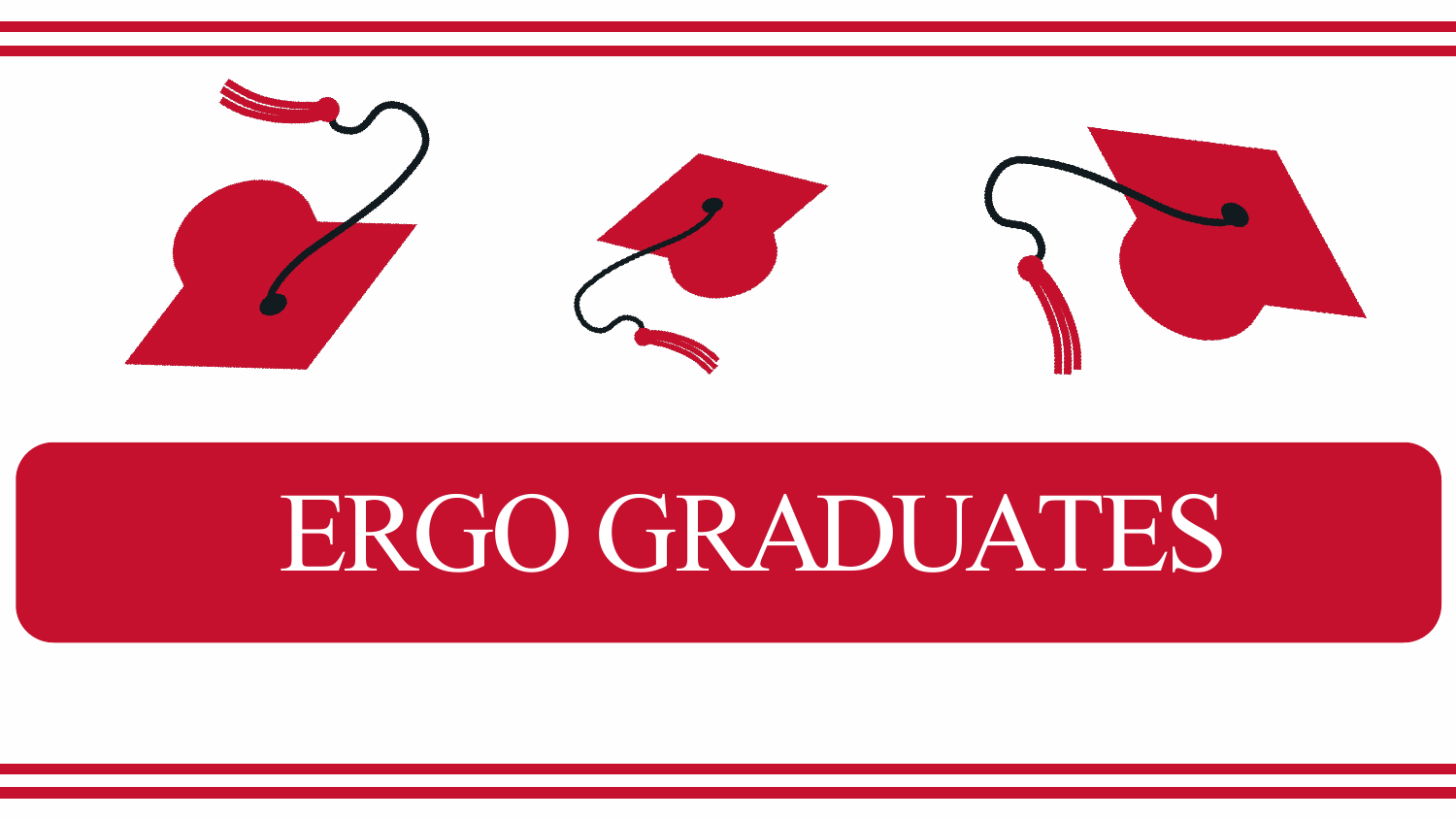## Ryan DiNapoli

Ryan was introduced to Industrial Hygiene at RMCOEH his first year at the University of Utah and he performed a full safety evaluation at a local manufacturing plant as part of his capstone project.

"I really enjoyed working with a team of different skill sets during my final project. My experiences at RMCOEH will benefit me greatly throughout the rest of my career." -Ryan DiNapoli





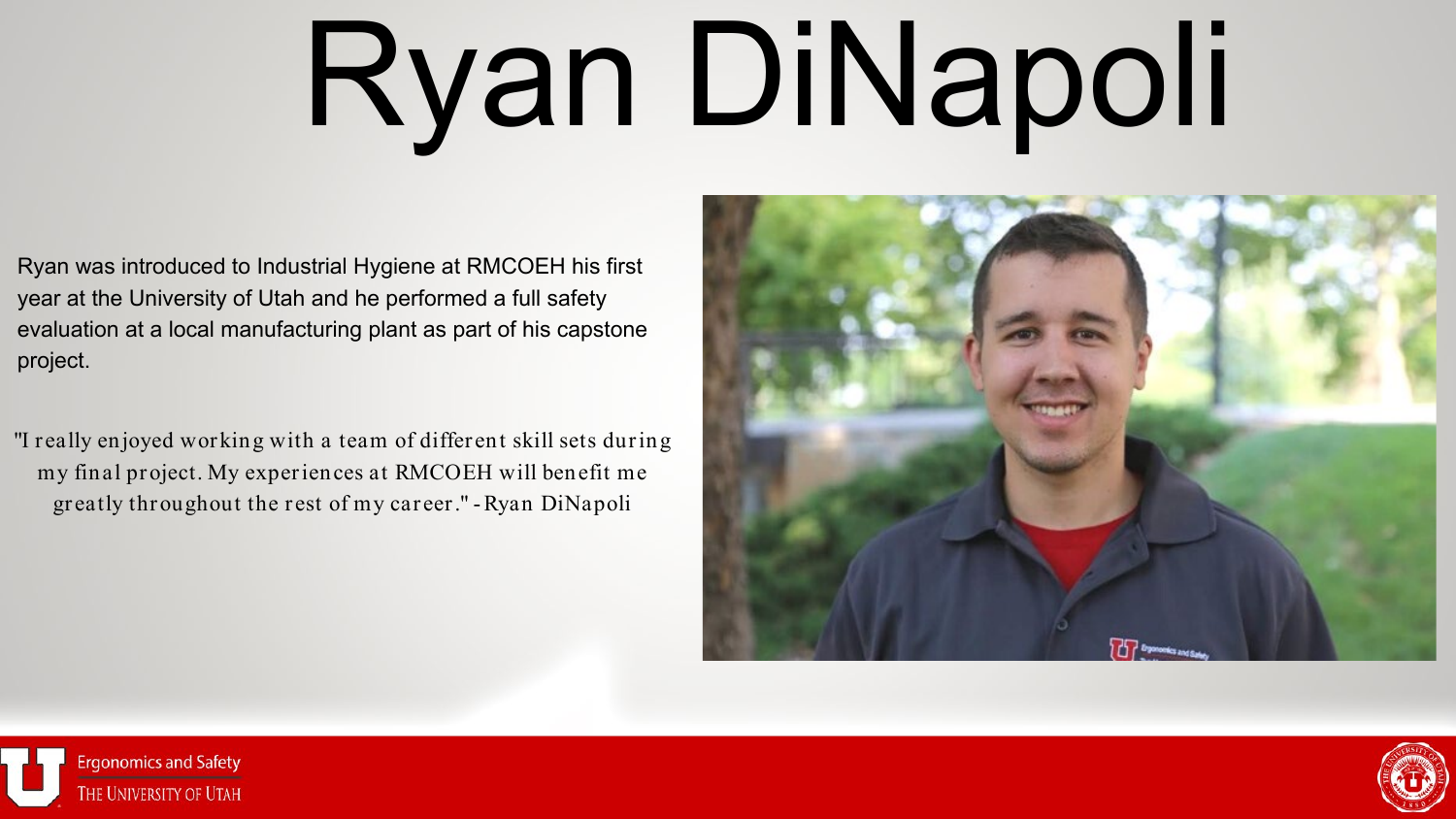## Melynda Schreiber

Melynda's work in neuroscience and machine learning will help researchers determine user intent of gross motor movements in healthy subjects and people with high level spinal cord injuries.

"All our dreams can come true if we have the courage to pursue them." -Walt Disney



"RMCOEH has helped me work with companies to suggest changes that will protect and keep workers safe. I am honored to be a graduate student at RMCOEH in Mechanical Engineering. I feel that the classes and experiences that I have gained from this program will help me for years to come. Looking forward to my new cap, gown, and sleeves" -Melynda Schrieber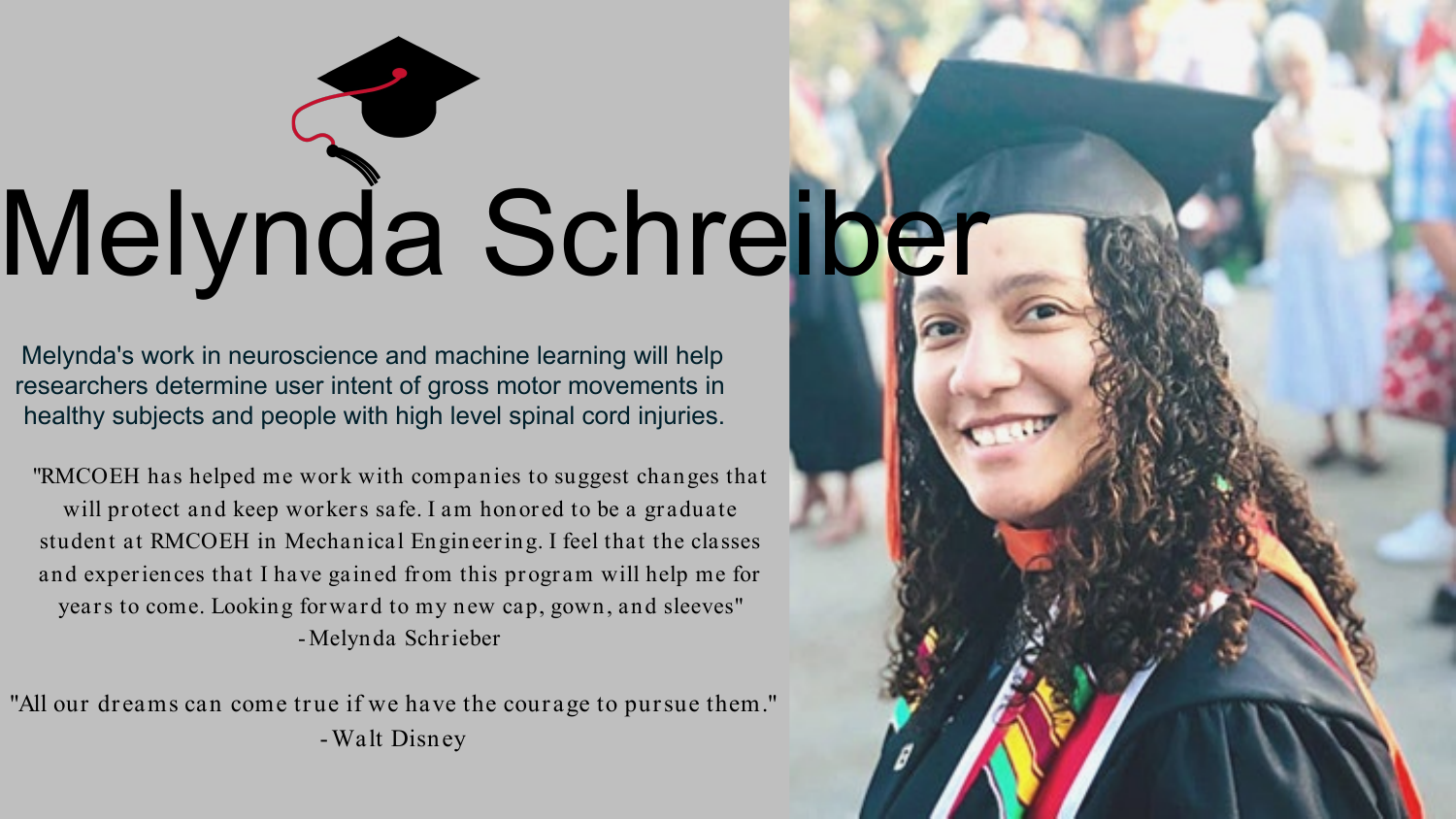## Alex Tatom

Alex spent his graduate studies researching the safety envelope of the Tetradapt TetraSki —an automated ski chair adapted for use by quadriplegics —with specific interest in rollover risk and its hazards that it may represent to the occupant. Conclusions from his work will help inform operational safety procedures for the device out on the ski hill.

"My time with the Rocky Mountain Center has helped better prepare me for the workplace with a focus on monitoring and mitigating hazar ds to pr otect wor ker 's health and wellbeing—a skillset I will pr oudly take into the field."

- Alex Tatom

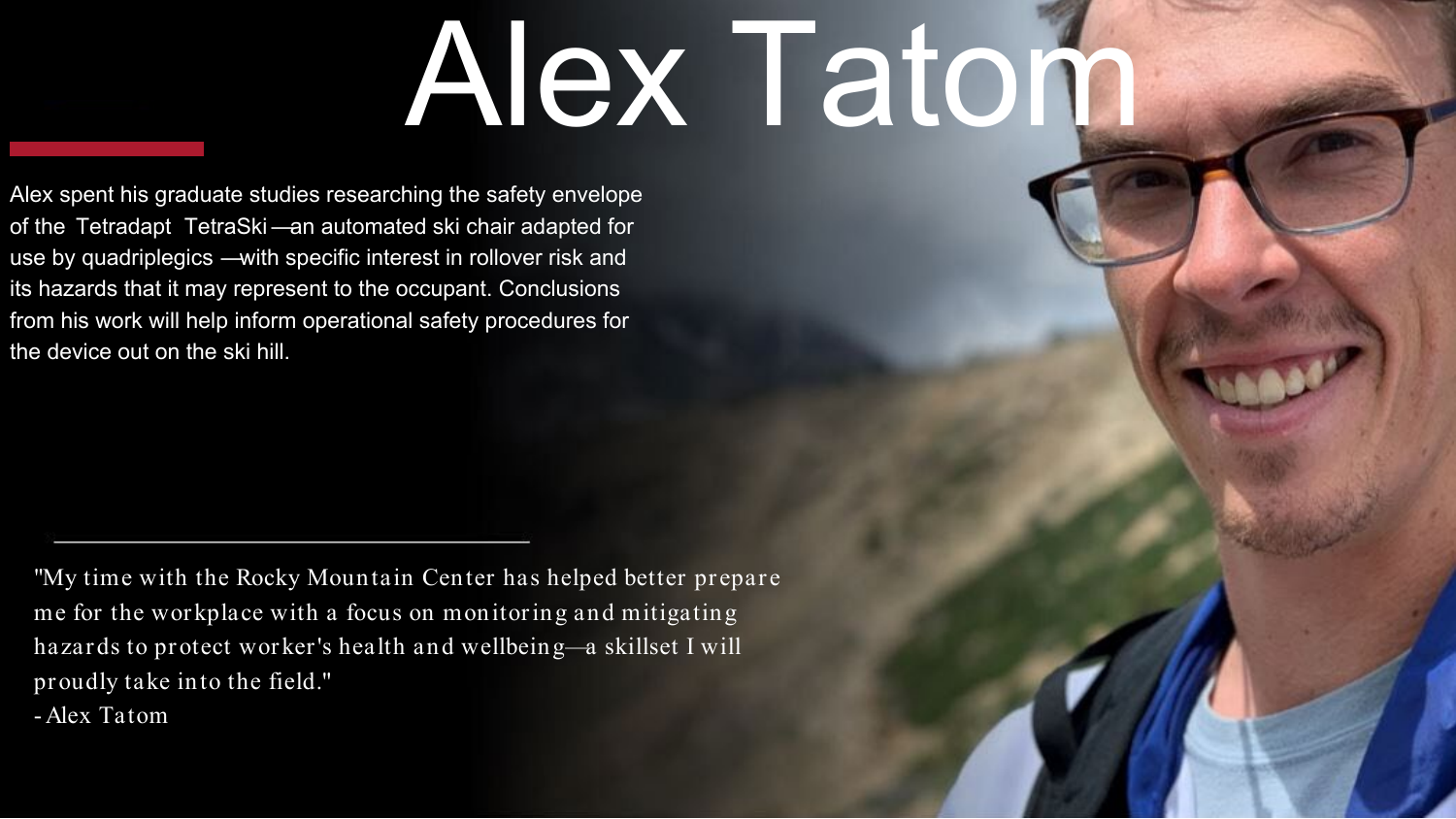Thanks for the Memories